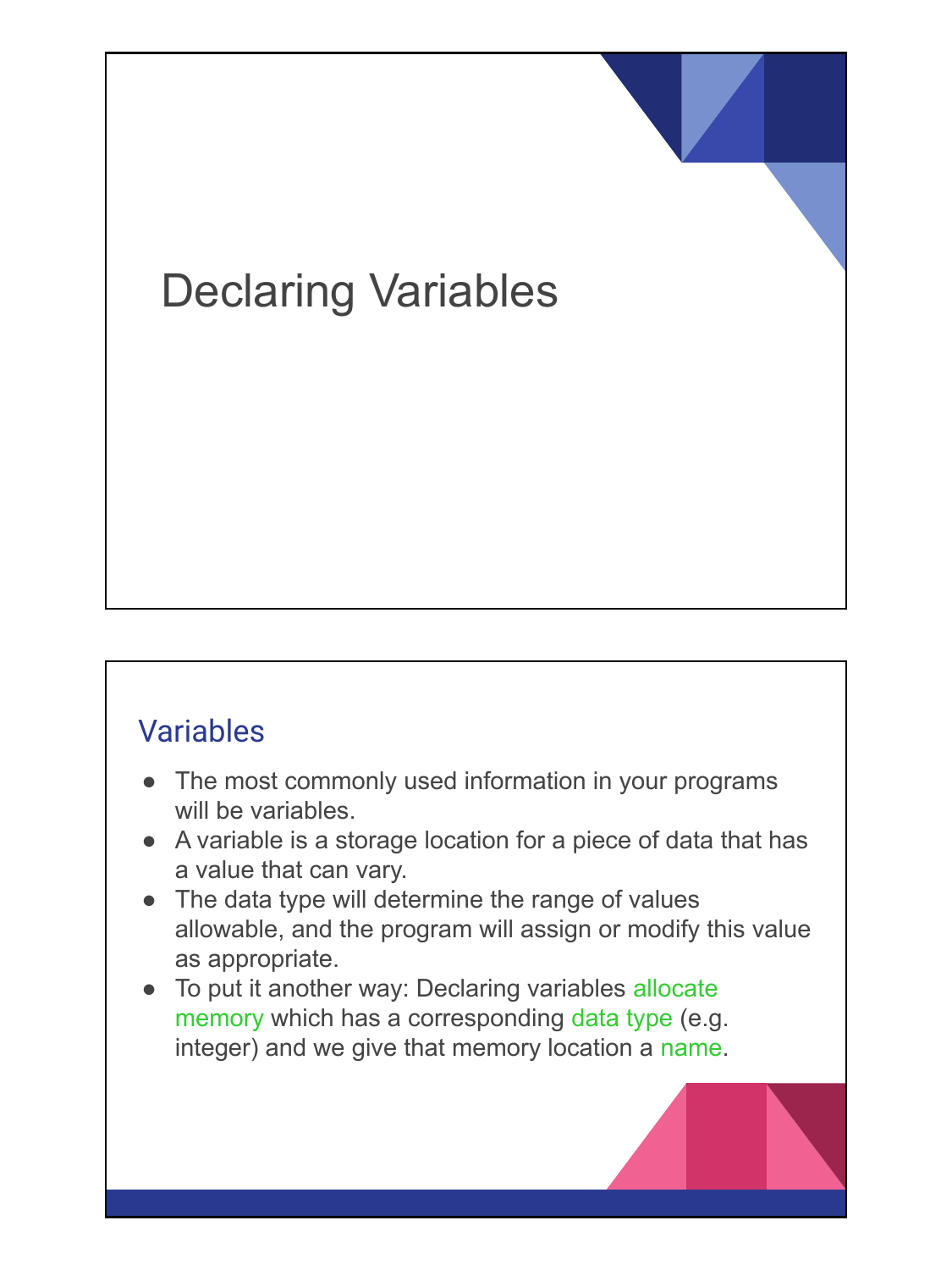#### The Declaration

All variables are declared by stating the type, followed by the name you are giving it

Examples:

int age;

char firstInitial:

float bankBalance;

### Types of information

- There are five basic data types associated with variables:
	- int
		- integer: a whole number.
	- float
		- floating point value
		- $\circ$  ie a number with a decimal part.
	- double
		- a double-precision floating point value.
	- char
		- a single character.
	- void
		- valueless special purpose type which we will examine closely in later sections.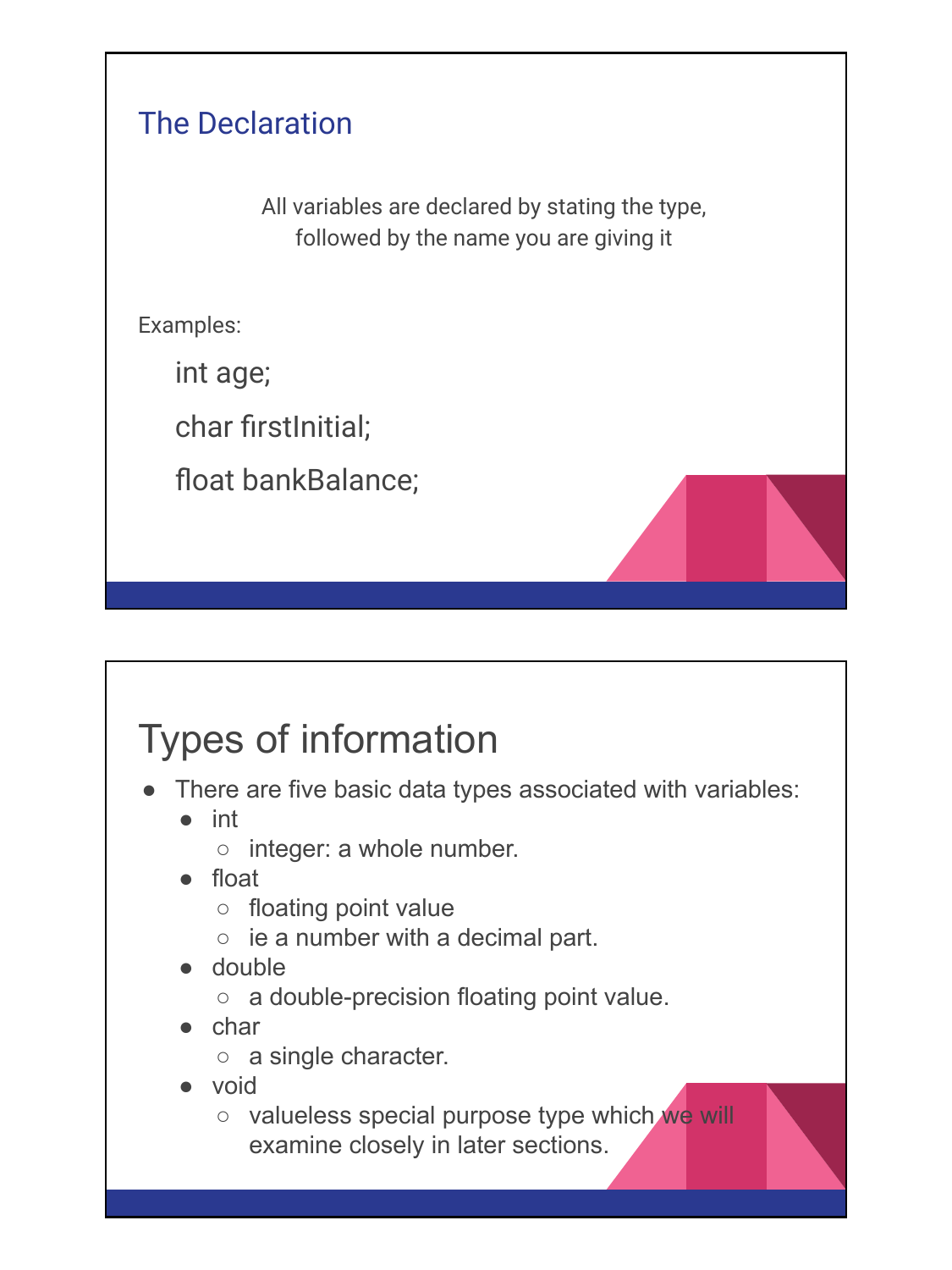

#### Why bother with int?

- $\Box$  float and int are handled differently by the computer.
- $\Box$  Integers are stored in true binary form. 123 is basically stored as "1111011"
- $\Box$  float can't be stored this way, it has two parts a Mantissa and Exponent, and it is much more work for the computer to work with floats.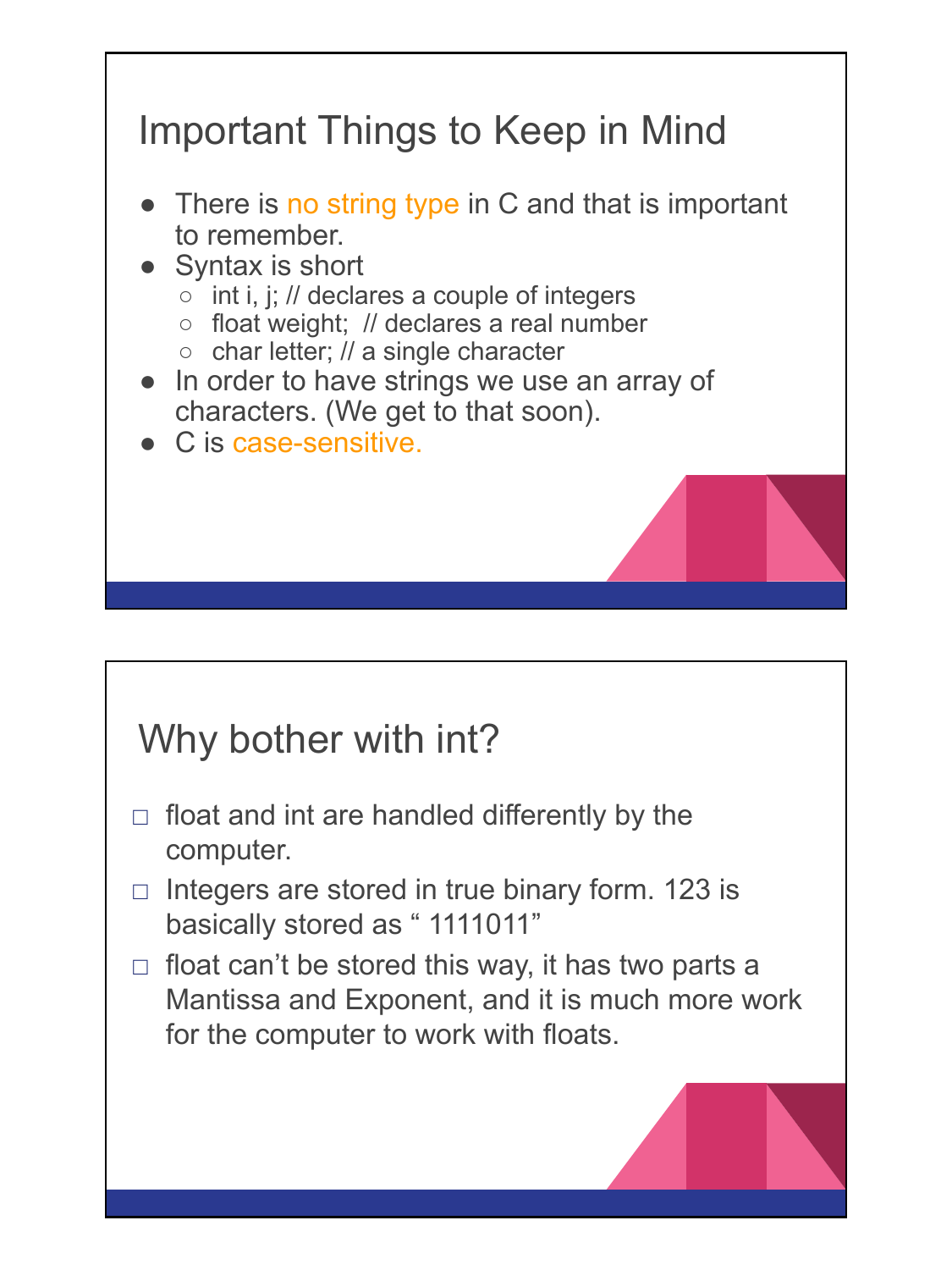# Use simplest type.  $\Box$  Additionally it is good programming practice to use the simplest type possible. ■ This avoids confusion on what the variable is used for. e.g. "int age", is clearer than "float age". ■ Can expose errors at compile time. ■ Saves memory. ■ Speeds processing.

## Naming variables

- $\Box$  Using meaningful variable names is one of the most important things in making your program readable.
- $\Box$  Your variables should do only one thing and be named accordingly. Rename them as your understanding grows.

#### □ Use mixed case ("camelCase"):

■ e.g. firstName, startTime, isFinished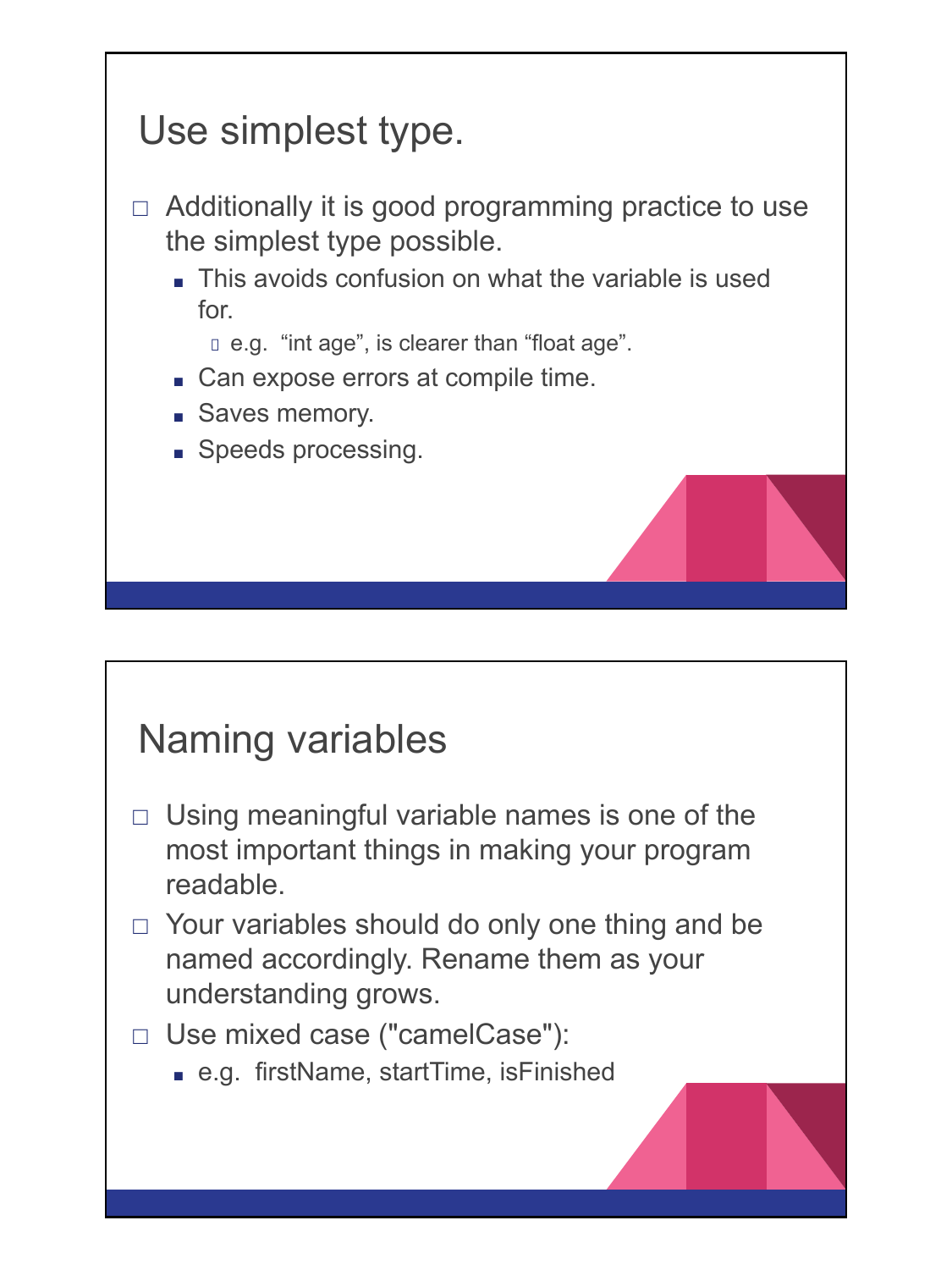# Hungarian notation  $\Box$  Professional programmers use prefixes to remind them of the data type of the variable. (i for integer, f for float).

- □ e.g. iAge; fWeight, iCount.
- $\Box$  This can be useful especially when dealing with different data types.
- $\Box$  Not required for this course, but you may find it really helps, even if use for some of your variables.

### More about naming

- $\Box$  Your have to practice between the extremes of giving a name like "x" and "fTheFirstUnknownInTheEquation".
- $\Box$  Short names are often good but avoid ambiguous abbreviations.
- □ Don't be lazy, use "name" instead of "nam" and "month" instead of "mon".
- □ By convention use i, j, k for simple looping variables.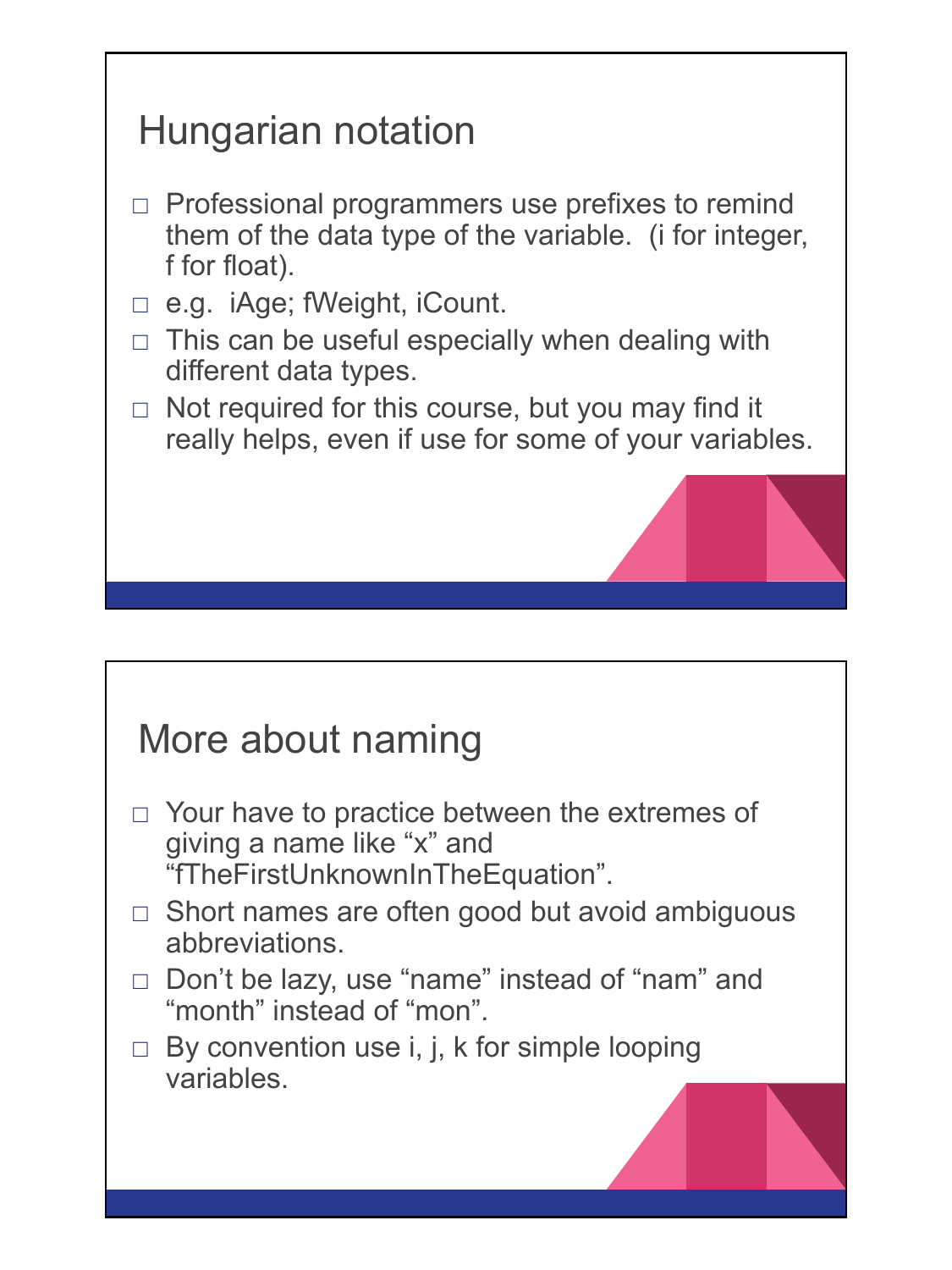### The Rules

- Every variable name in C must start with a letter or an underscore.
- Variables should not be longer than 31 characters.
- The rest of the name can consist of letters, numbers and underscore characters (only).
- C recognizes upper and lower case characters as being different.
- Finally, you cannot use any of C's keywords like main, while, switch etc as variable names

### Initializing Variables

- $\Box$  Unlike other languages, variables are not initialized in C. Meaning, not given an initial value.
- $\Box$  You should always give your variables an initial value.
- $\Box$  At the top of your program you should have an initialization section which sets the value of each variable declared.

#### $\Box$  Or, variables can be initialized as follows:

 $\blacksquare$  int age = 0; // gives age a known value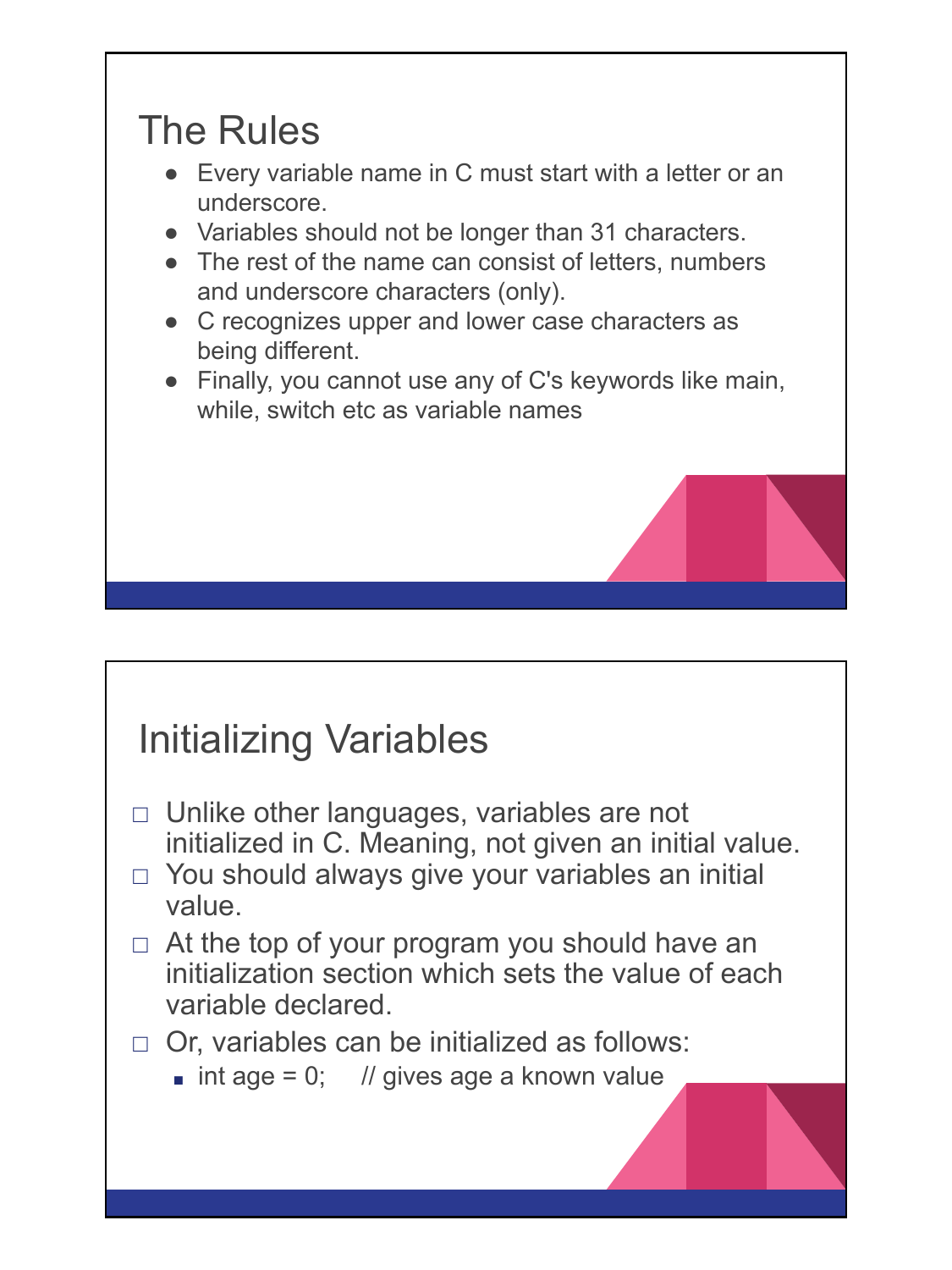

## Const (con't)

- $\Box$  In general we avoid using numbers in our code.
- $\Box$  Sometimes we use const for values we don't expect will change often:
	- $\Box$  const int numProvinces = 10;
	- $\Box$  const int numNHLteams = 30;
- $\Box$  Then if when it changes we only have to change program in one place.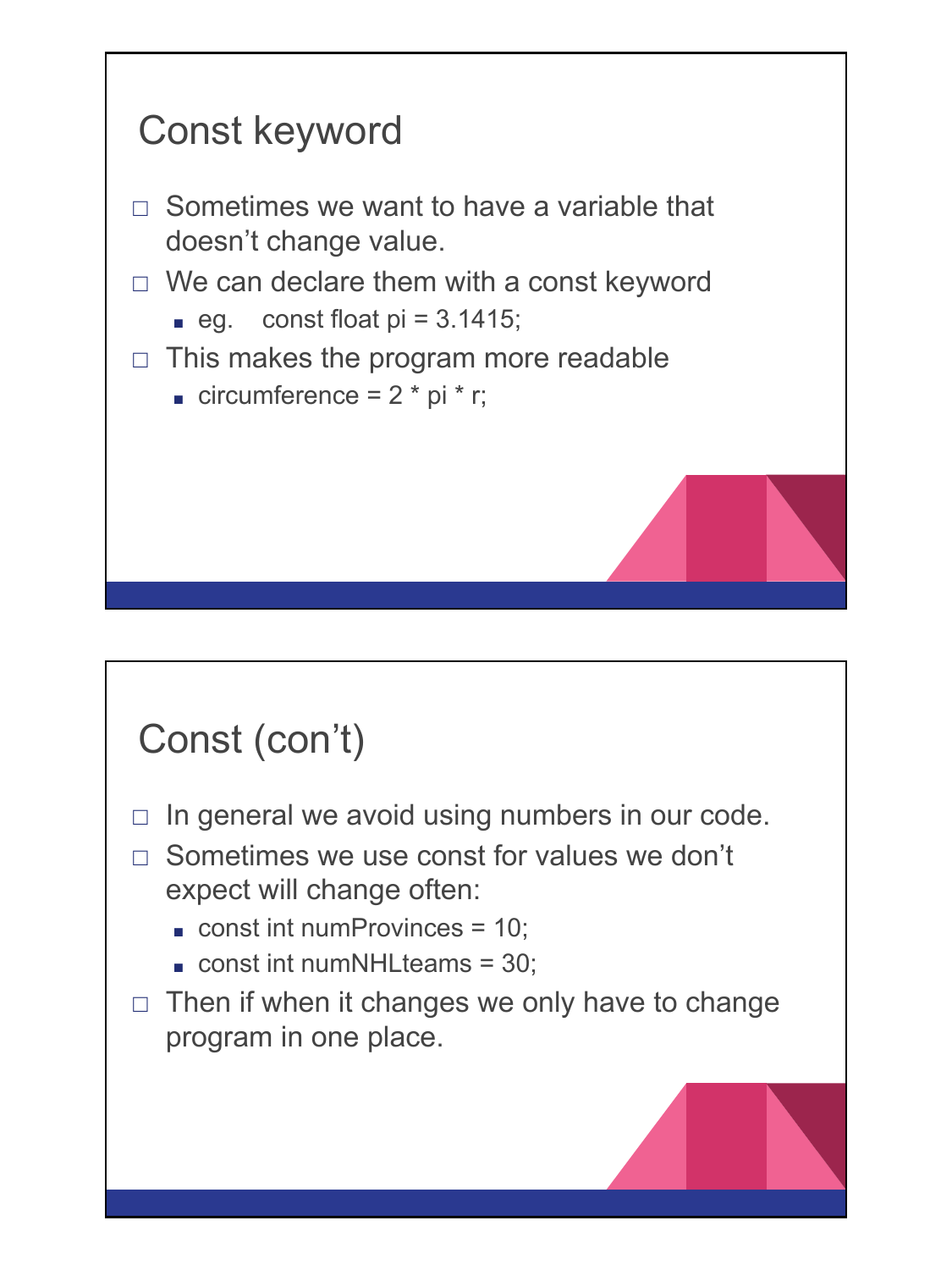# Printing in C

**printf**

#### printf

- We use the function printf to write characters to the screen.
- In it's simplest form we just print out a string: ○ printf("Hello, World");
- However we want to be able to print out variables and do some formatting.

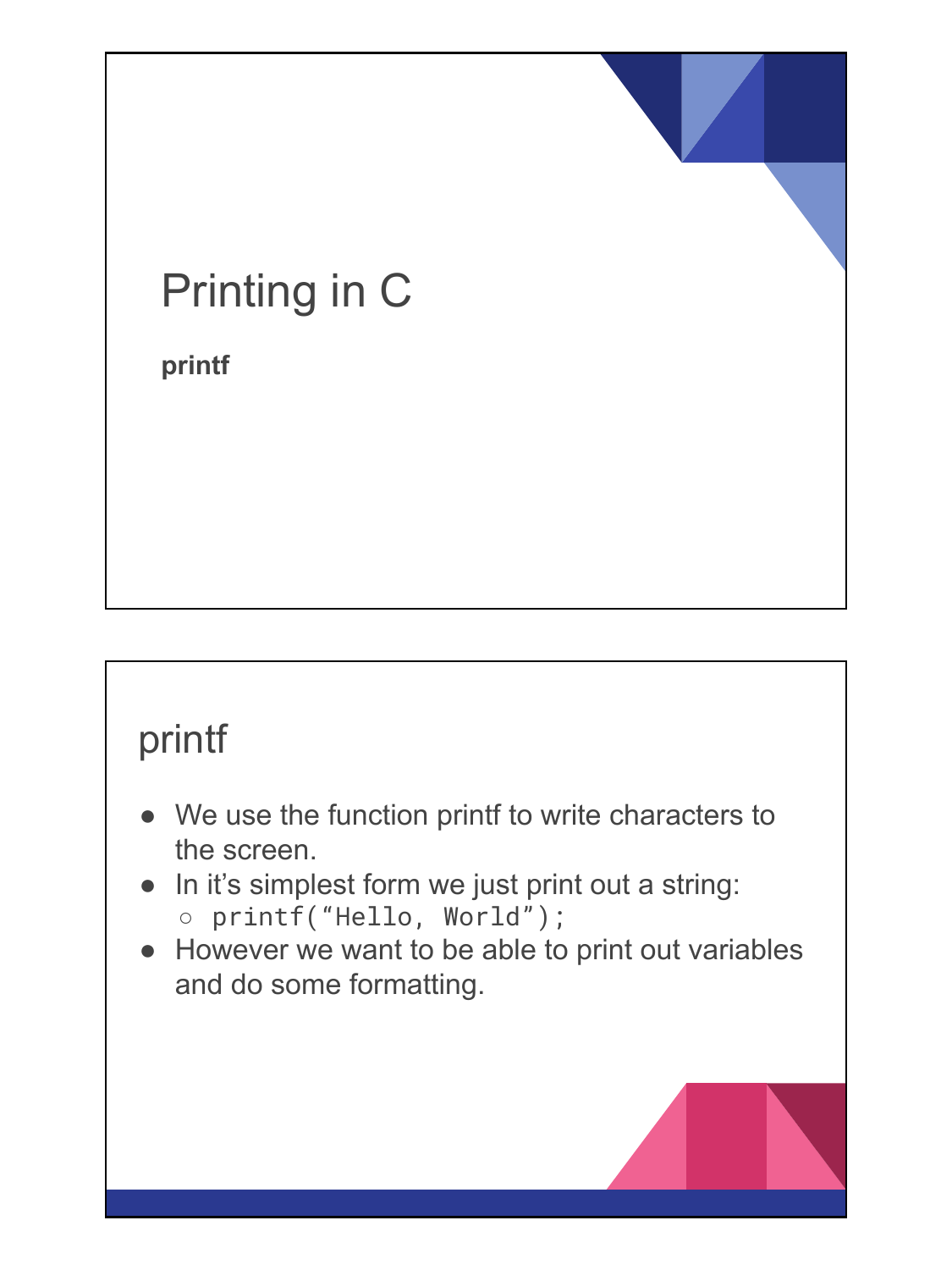

#### Placeholders Data Type

| %d     | Integer   |  |
|--------|-----------|--|
| $%$ ld | long      |  |
| %f     | float     |  |
| %s     | string    |  |
| $\%c$  | character |  |
| %g     | double    |  |
|        |           |  |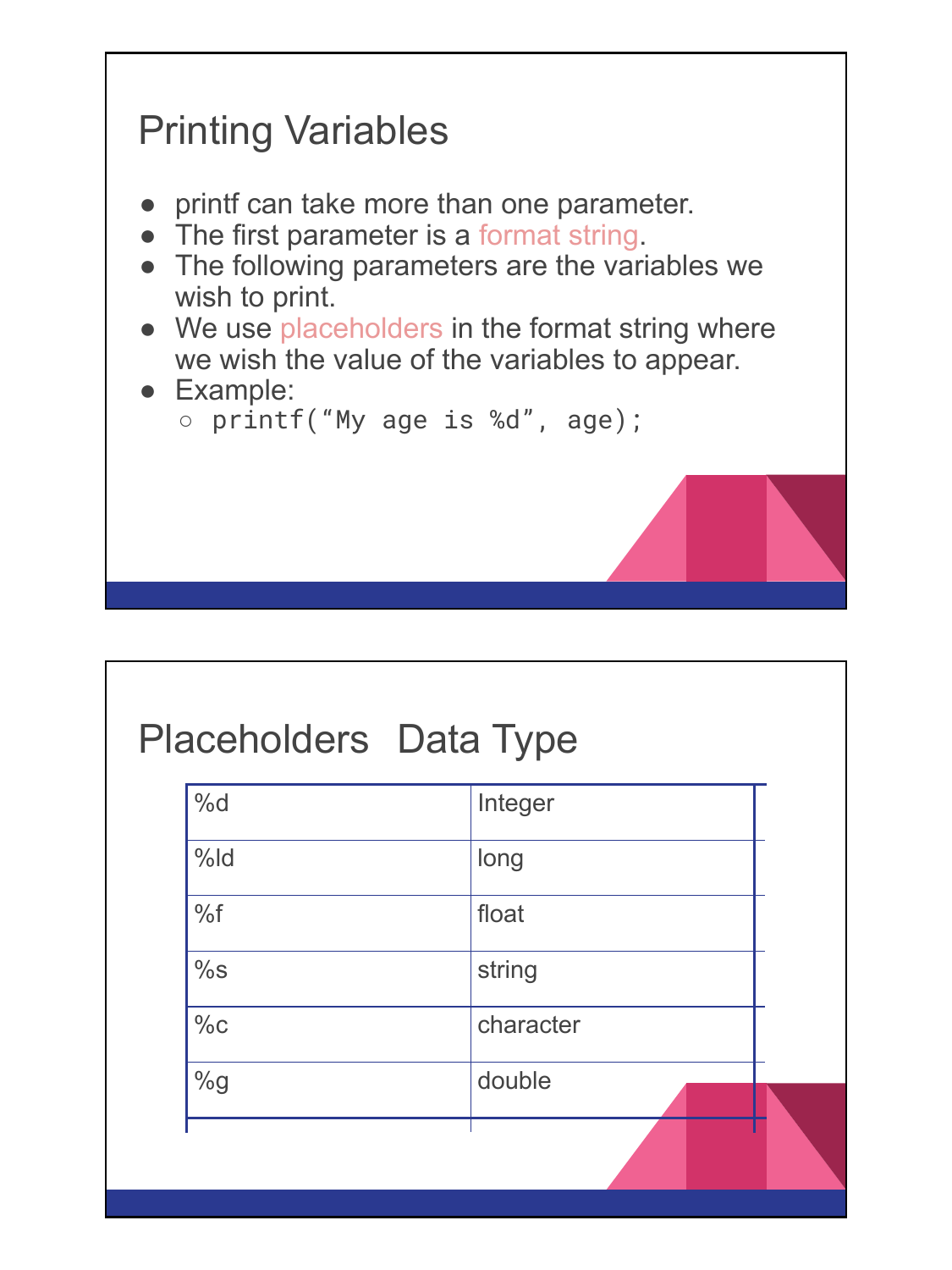## More Examples

- printf("%s, %s", lastName, firstName);
- printf("Weight is %f", fWeight);
- printf("This show is brought to you by the letter %c and the number %d", letter, number);

#### Formatting characters

- $\Box$  \n new line (most frequent)
- $\Box$  \t horizontal tab
- $\Box$  The backslash works as an escape character. The function knows to treat the next character differently than it normally would.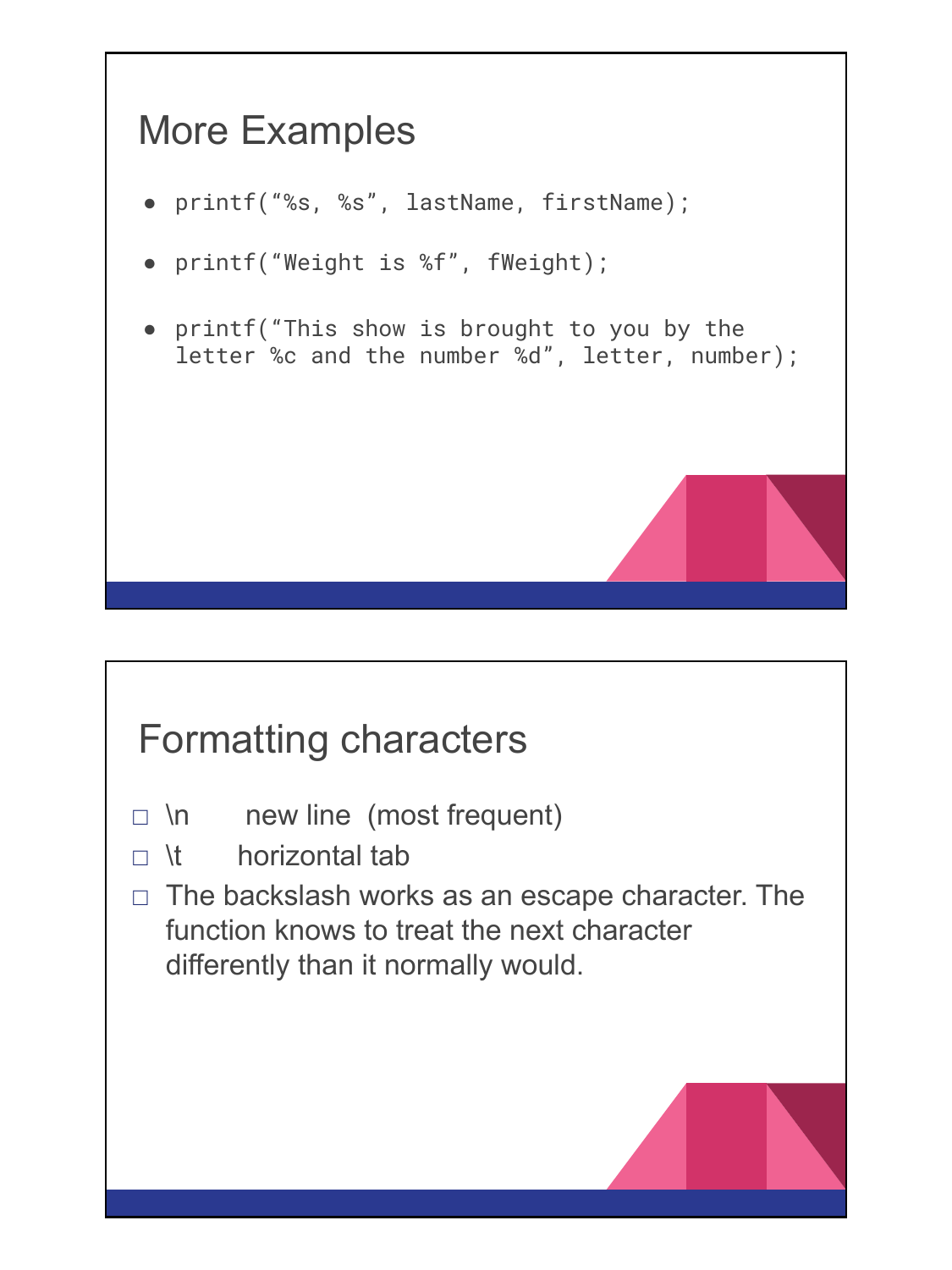# Printing special characters

- □ \' single quote
- $\Box$  \" double quote
- □ \\ back slash
- □ Examples:
- $\Box$  printf("The song title is \"%s\"\n", title);
- $\Box$  printf("\\n is used for new line\n");

## Specifying Size

- $\Box$  Often we want to restrict the number of spaces printed.
- $\Box$  We do this by adding a number before the letter of the place holder
- $\Box$  e.g. printf("%3d", age);
- $\Box$  If the variable value is greater than the number of spaces then the field width expands
- $\Box$  printf("age %3d", 1234); prints "age 1234"